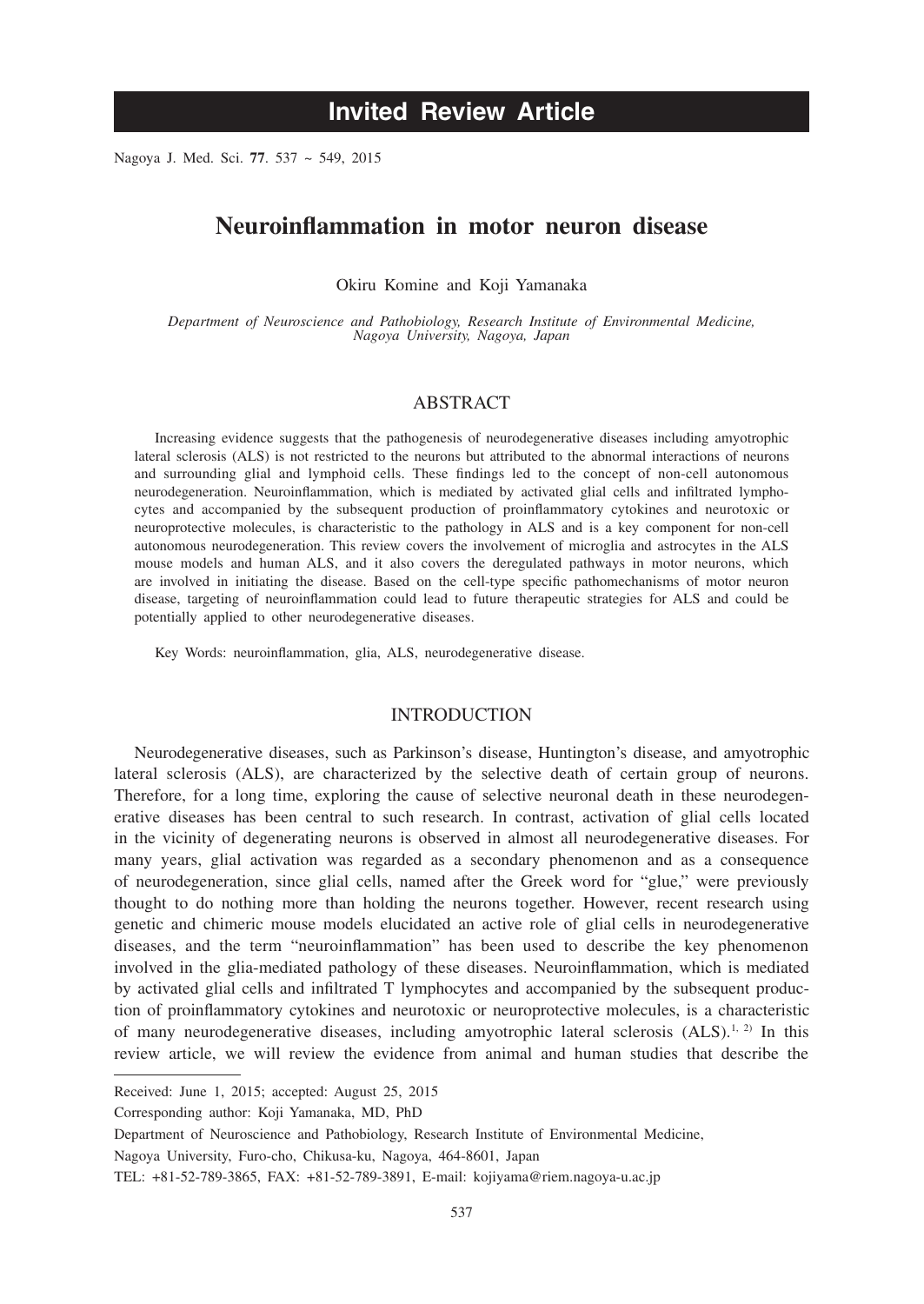contribution of glia and neurons to ALS pathology.

#### ALS AND SOD1

ALS is an adult-onset, fatal neurodegenerative disease, characterized by the selective degeneration of both upper and lower motor neurons. Dysfunction and, ultimately, death of motor neurons result in the progressive paralysis of skeletal muscles and respiratory failure within 2–5 years of disease onset. Most cases of ALS occur sporadically; however, 10% of the cases are familial, and more than 20 causative genes have been identified. Among them, dominant mutations in the gene for copper/zinc superoxide dismutase (SOD1) are a frequent cause of inherited ALS.<sup>3)</sup> Since its identification as a causative ALS gene in 1993, ALS research has advanced substantially by studying rodent models that overexpress the human SOD1 gene with ALS-linked mutation. Ubiquitous overexpression of the mutant human SOD1 protein in mice leads to progressive motor neuron degeneration. The degeneration seen in these mice resembles the pathology seen in humans, which includes selective motor neuron death and gliosis with abnormal accumulation of misfolded SOD1 proteins. SOD1 is a ubiquitously expressed enzyme that catalyzes the reaction of converting reactive superoxide to oxygen and hydrogen peroxide. It is now generally recognized that all SOD1 mutant proteins (both enzymatically active and inactive) uniformly provoke unidentified toxicities in degenerating neurons.<sup>3, 4)</sup> To date, many hypotheses have been proposed to explain the link between mutant SOD1 and ALS, including damage to mitochondria, ER stress, defects in protein degradation machinery, axonal transport dysfunction, excitotoxicity from excess glutamate at synapse, and overproduction of neurotoxic molecules through neuroinflammation.<sup>4, 5)</sup> It is likely that the combination of the above mechanisms, rather than a single mechanism, contributes to neurodegeneration in ALS.

# NON-CELL AUTONOMOUS NEURODEGENERATION IN ALS

The selective death of motor neurons in ALS led researchers to focus on the pathomechanism within motor neurons, namely cell autonomous mechanisms. However, recent studies, including ours, indicate that non-cell autonomous processes also contribute to motor neuron degeneration in certain rodent models and may also contribute to the sporadic form of ALS. Restricted expression of SOD1 mutations in neurons in mice did not lead to neurodegeneration.<sup>6, 7)</sup>; however, one case produced very late onset of moderate neurodegeneration.8) Subsequently, wild-type neurons in chimeric mice consisted of both wild-type and mutant SOD1 expressing cells, acquired an ALS phenotype when surrounded by glial cells carrying the SOD1 mutation.<sup>9)</sup> This is further validated by our study using chimeric mice derived from SOD1<sup>G37R</sup> mice. SOD1<sup>G37R</sup> mice ubiquitously express human SOD1 transgene with ALS patient-derived mutation at codon 37, which replaces glycine with arginine in the SOD1 protein.<sup>10</sup> Olig<sup>-/-</sup> mice are a useful model since they are not able to generate motor neurons and oligodendrocytes.<sup>11)</sup> In SOD1<sup>G37R</sup>:Olig<sup>-/-</sup> chimeric mice, all motor neurons are derived from mutant SOD1-expressing embryonic cells, and they express the transgene at the same level as the mice with ubiquitous expression of mutant SOD1. In contrast, the cell types other than motor neurons and oligodendrocytes are mixture of wild-type and SOD1<sup>G37R</sup> cells. Despite high levels of mutant SOD1 expression in all motor neurons,  $SOD1^{G37R}:Olig^{-/-}$  chimeric mice did not show motor neuron degeneration and had a longer survival time than SOD1 $G37R$  mice.<sup>12)</sup> Thus, the concept of non-cell autonomous neurodegeneration is well established based on the findings from these genetic models of ALS.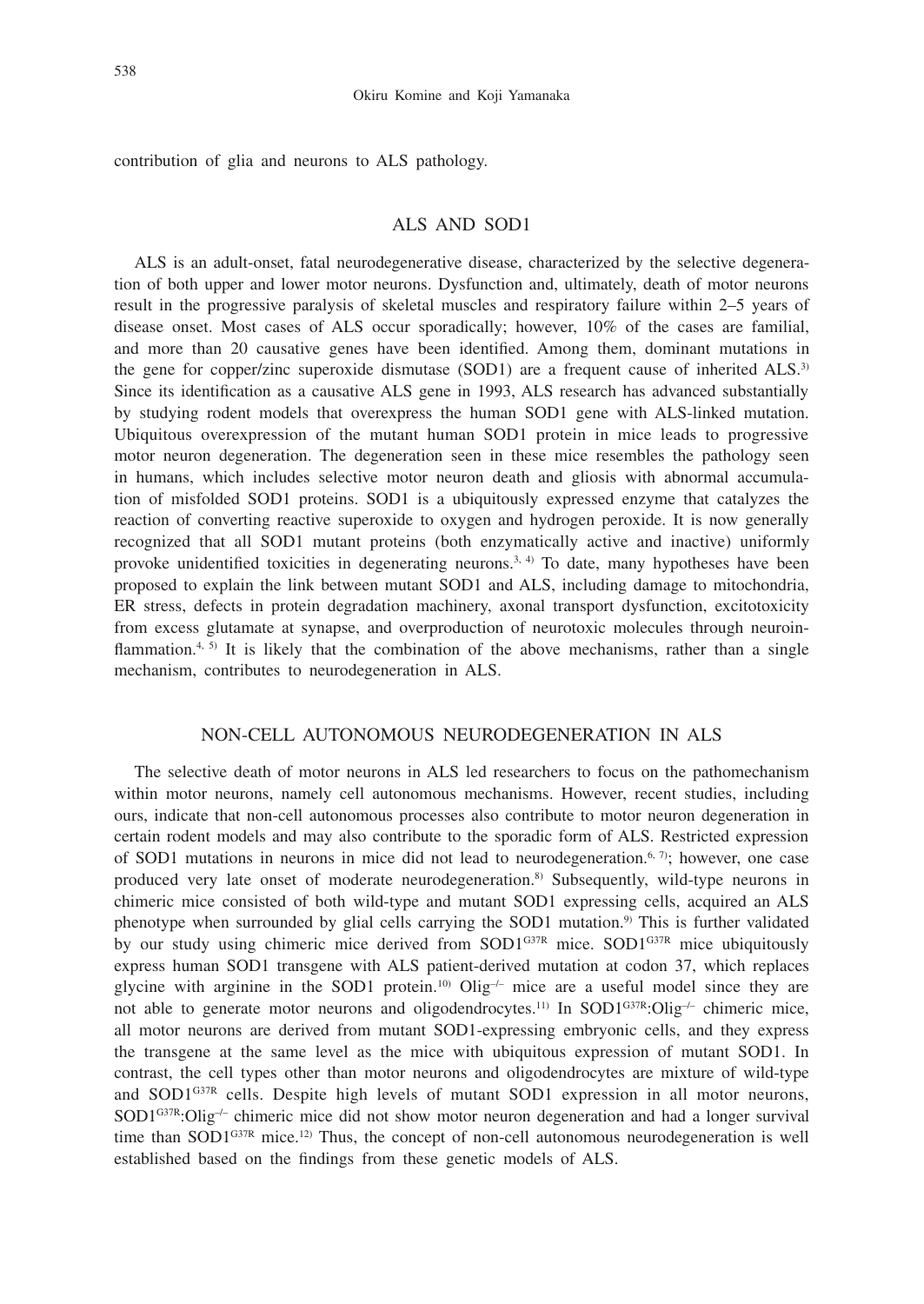Following these studies, a major unanswered question remained: precisely, which cell types contribute to motor neuron degeneration? We and others have engineered mouse models of ALS in which the mutant SOD1 transgene can be deleted in a cell type-specific manner using Cre-loxP system. Ablation of the mutant SOD1 transgene in either astrocytes or microglia using floxed  $SOD1^{G37R}$  (loxSOD1<sup>G37R</sup>) or SOD1<sup>G85R</sup> mice with Cre recombinase significantly slowed the disease progression and extended survival times of mice.<sup>13-16)</sup> Subsequently, using the  $\text{loxSOD1}^{\text{G37R}}$  mice, oligodendrocytes were shown to be also involved in the non-cell autonomous neurodegeneration, $17$ whereas mutant SOD1 expression in Schwann cells and skeletal muscle had little impact on the course of the disease.<sup>18, 19)</sup> In summary, glial cells, such as microglia, astrocytes, and oligodendrocytes, are actively involved in the course of motor neuron disease.<sup>5)</sup> Furthermore, since becoming established in ALS research, non-cell autonomous neurodenegeration has also been demonstrated in other neurodegenerative diseases, including polyglutamine diseases such as Huntington's disease and spinocerebellar ataxia, Alzheimer's disease, and Parkinson's disease.<sup>20)</sup> Although these findings do not detract from understanding the pathomechanism within degenerating neurons, exploring the pathomechanism within glial cells will provide us a new direction of research and the potential for designing novel candidate therapeutics for those diseases.

# MECHANISMS OF GLIA-MEDIATED NEUROINFLAMMATION IN ALS

Astrogliosis and microgliosis are pathological hallmarks of neuroinflammation in  $ALS^{21, 22}$ (Figure 1). Below, we have summarized the roles of microglia and astrocytes in the pathology of ALS as reported in studies of rodent models and humans with ALS.

### *1. Microglia as innate immune cell in CNS*

Microglia, derived from the hematopoietic cell lineage, are generally considered to be the primary innate immune cells of the central nervous system (CNS). Progenitor cells for microglia develop in the embryonic yolk sac and then migrate into the CNS during embryogenesis. At present, many researchers agree that under normal conditions, monocytes and macrophages are not likely to infiltrate into the CNS and become microglia, except when the blood–brain barrier is damaged such as in experimental autoimmune encephalitis, following irradiation, or other brain



**Fig. 1** Activated microglia and astrocytes in the lumbar spinal cord of mutant SOD1 mice. Lumbar spinal cord sections from  $SOD1^{G93A}$  mice at pre-onset (A), symptomatic stage (B), and end-stage (C) were stained with antibodies for ChAT (cholinergic motor neuron, blue), GFAP (astrocytes, green), and Iba-1 (microglia, red). Anterior horn regions were shown. Prominent activation of microglia and astrocytes with motor neuron loss were observed (B and C). Scale bar: 100 μm.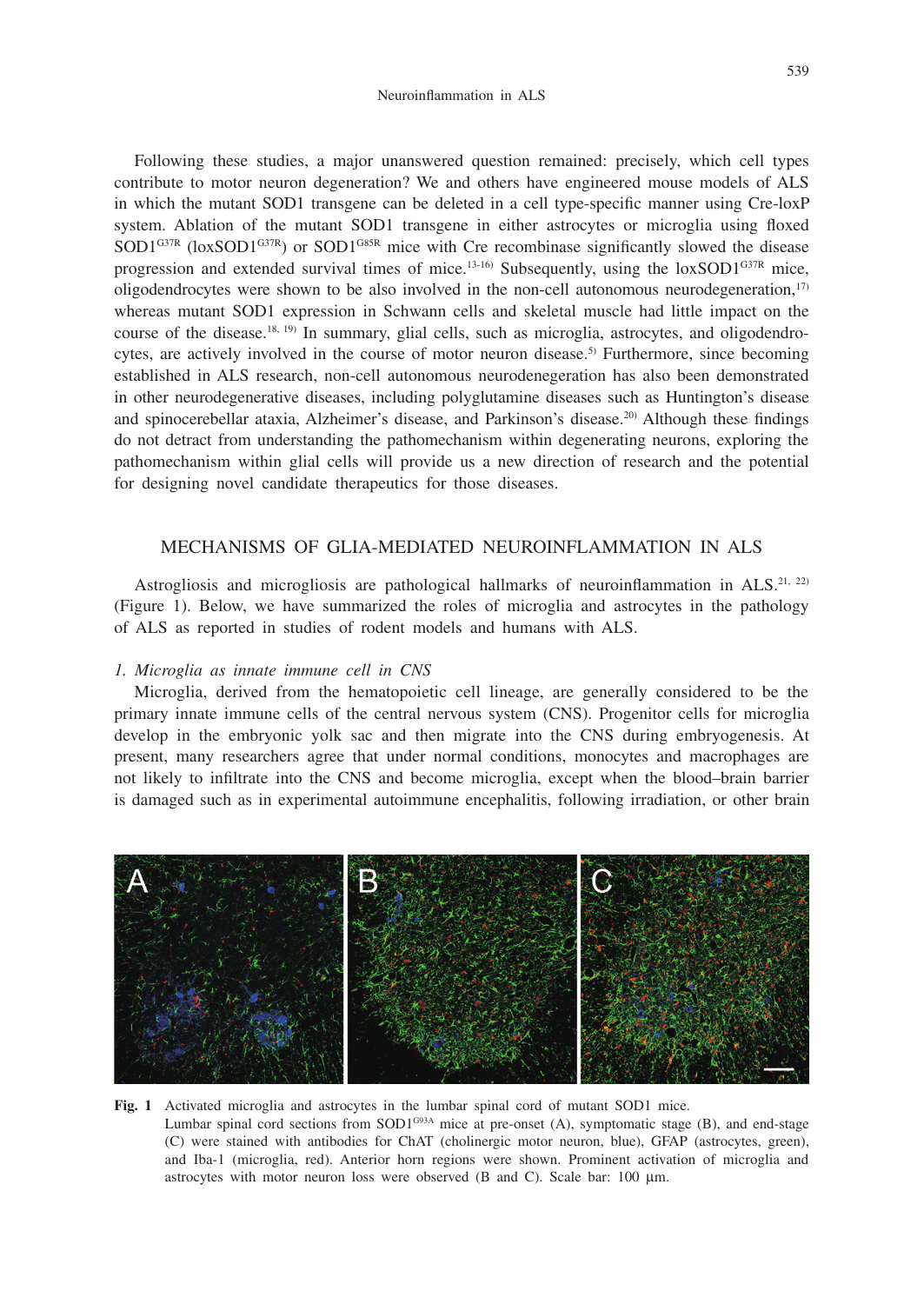inflammatory diseases. Microglia, along with their dynamic arborizations of cellular processes, are continuously surveying the CNS environment. Under normal conditions, these cells are called as "resting microglia," a term recently called into question because we now recognize that microglia are continuously surveying the nervous system.23) As innate immune cells, microglia sense and react to many types of damage, including microbial infection, microhemorrhage of blood vessels, immunoglobulin–antigen complexes, and abnormal, misfolded proteins in the neurodegenerative diseases. In response to such stimuli, microglia change their morphology from ramified to amoeboid form, migrate to the damaged cells, and clear the debris of the dead cells by phagocytosis. Through such processes, microglia release reactive oxygen species, proinflammatory cytokines, complements, and other toxic molecules, leading to the acceleration of neuronal dysfunction and death, which is the vicious cycle recognized as neuroinflammation.<sup>2)</sup>

#### *2. Microglia and neuroinflammation*

Gliosis has long been known as a component of ALS pathology, with microgliosis being recognized in the past 20 years.<sup>24)</sup> Research using positron emission tomography provided direct evidence of microglial activation in the brains of living patients with ALS. The intensity of microglial activation was correlated with the severity of disease, suggesting active involvement of microglial activation in ALS.25) Microgliosis and inflammation have been demonstrated multiple times in lesions of mutant SOD1 mice and human with ALS. These lesions contain elevated levels of proinflammatory molecules such as cytokines (TNF-α: tumor necrosis factor-α, IL-1β: interleukin-1β, IL-12: interleukin-12, IFN-γ: interferon-γ, and others), reactive oxygen species (superoxide, nitric oxide, and its derivatives), chemokines, and glutamate.26-29) Microglia also produce mitogenic factors (macrophage colony stimulating factor), anti-inflammatory cytokines (TGF-β: transforming growth factor-β), and neurotrophic factors (IGF-1: insulin-like growth factor-1), suggesting that there is a neuroprotective component in neuroinflammation (Figure 2).

#### *3. M1/M2 hypothesis in microglia*

In periphery, activated macrophages are categorized into two distinct phenotypes: classically activated (M1) and alternatively activated (M2) phenotypes. M1 macrophages secrete proinflammatory molecules (TNF- $\alpha$ , IL-1 $\beta$ , IL-12, nitric oxide, superoxide, etc.) with impaired phagocytic activity hence considered as cytotoxic, whereas M2 macrophages secrete anti-inflammatory molecules (IL-4: interleukin-4, IL-10: interleukin-10, TGF-β) and trophic factors (IGF-1) with increased phagocytic property, therefore regarded as cytoprotective.30) As an analogy to macrophages, polarization of M1/M2 microglia *in vitro* was induced by the addition of LPS (lipopolysaccharide) or IFN-γ for M1 and IL-4 for M2.31) In mutant SOD1 mice, a phenotypical shift from M2 microglia to M1 microglia during disease progression was proposed.32) Although it is an intriguing hypothesis that may explain the pathomechanism of neurodegenerative diseases from a view of microglial polarity, increasing evidence suggests that microglial activation status cannot be explained by just two populations and is more complex and distinct among the diseases.<sup>2)</sup>

#### *4. Microglia as determinant of disease progression in ALS*

The active role of microglia in disease progression was demonstrated by three lines of evidence. Selective reduction of mutant SOD1 from microglia/macrophages in mice using the Cre-LoxP system slowed disease progression in SOD1<sup>G37R</sup> and SOD1<sup>G85R</sup> mice.<sup>13, 15</sup>) A complimentary approach in which microglia/macrophage was replaced via bone marrow transplantation demonstrated that wild-type microglia/macrophage slowed disease progression in SOD1<sup>G93A</sup> mice.<sup>33)</sup> Subsequently, non-cell autonomous effects of mutant microglia *in vitro* were also demonstrated by showing reduced survival of the primary cultured motor neurons cocultured with mutant-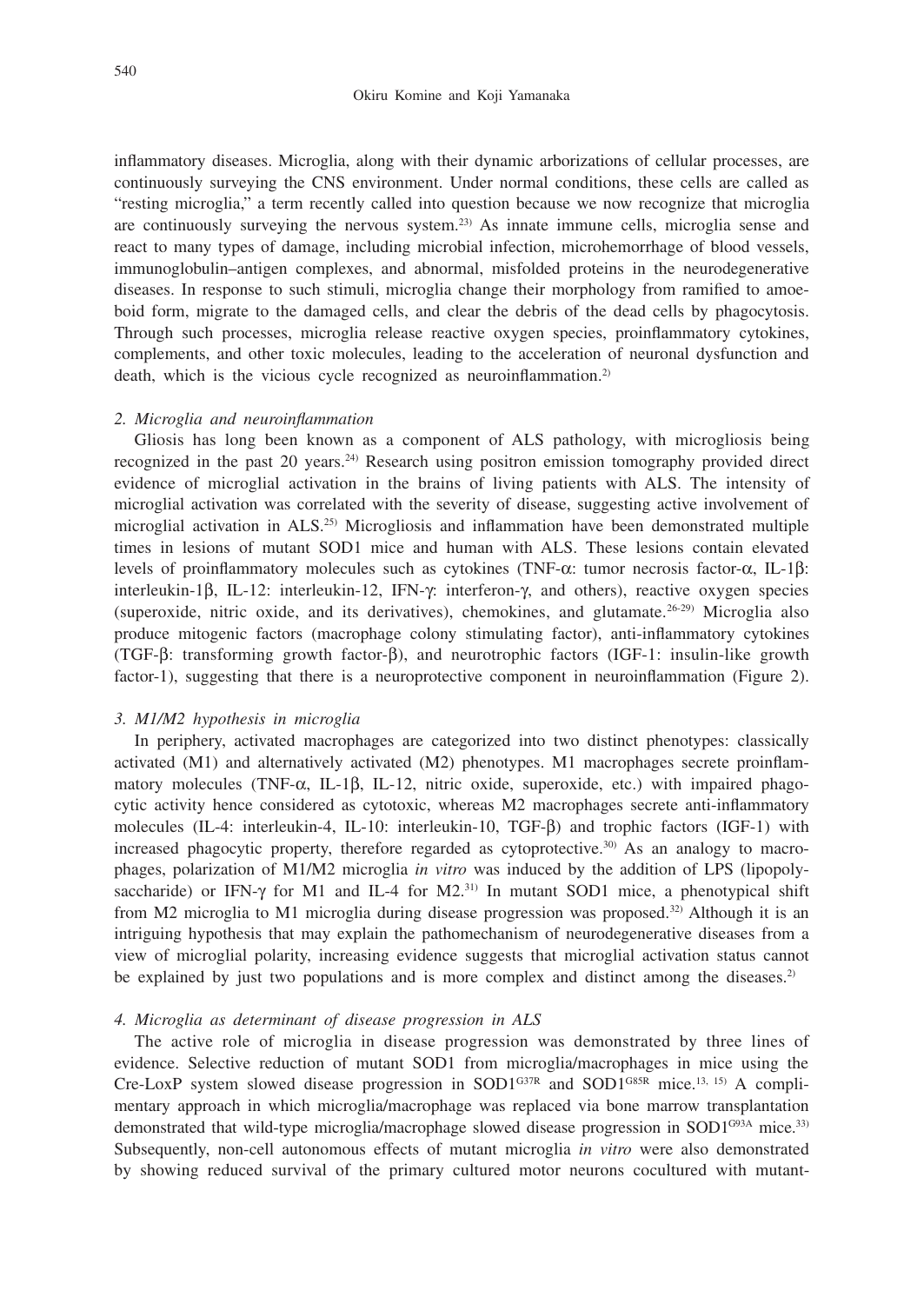

**Fig. 2** Cell and non-cell autonomous neurodegeneration in ALS.

Age-dependent accumulation of damage within motor neurons initiates motor neuron disease. Unidentified factors derived from damaged motor neurons cause microglial activation. Astrocytes and infiltrated T lymphocytes also regulate activation status of microglia. Abnormally activated microglia and astrocytes produce high levels of proinflammatory molecules, together with losses of neuroprotective properties from those glial cells, cause further damage to motor neurons, hence, driving rapid disease progression. Among the numerous factors secreted from diseased astrocytes, we identified TGF-β1 as one of the exacerbation factors to drive disease progression through interfering the neuroprotective reaction mediated by microglia and T lymphocytes.

expressing microglia.<sup>34)</sup>

#### *5. Innate and acquired immunity in ALS*

The identity of factors that activate microglia release has been explored. The innate immune system is the first line of defense against invading pathogens, which are recognized mainly through Toll-like receptors (TLRs). Elevated levels of innate immune receptors such as TLR2 and CD14 were described in mutant SOD1 mice. Furthermore, transplanting bone marrow deficient in MyD88 (myeloid differentiation factor 88), an essential adaptor protein responsible for most TLR signaling, accelerated disease progression in SOD1 $G37R$  mice.<sup>35)</sup> This outcome is likely related to the effect of irradiation in the process of chimeric mice generation.<sup>36, 37)</sup> Indeed, genetic ablation of MyD88 had no effect on disease course in SOD1<sup>G37R</sup> mice,<sup>35)</sup> although inactivation of NFκB, a transcription factor downstream of MyD88, seems to be effective in controlling the disease. Recent work demonstrated that selective inhibition of NFκB signaling in microglia prolongs the survival time of mutant SOD1 mice.<sup>38)</sup> Till date, factors known to be released from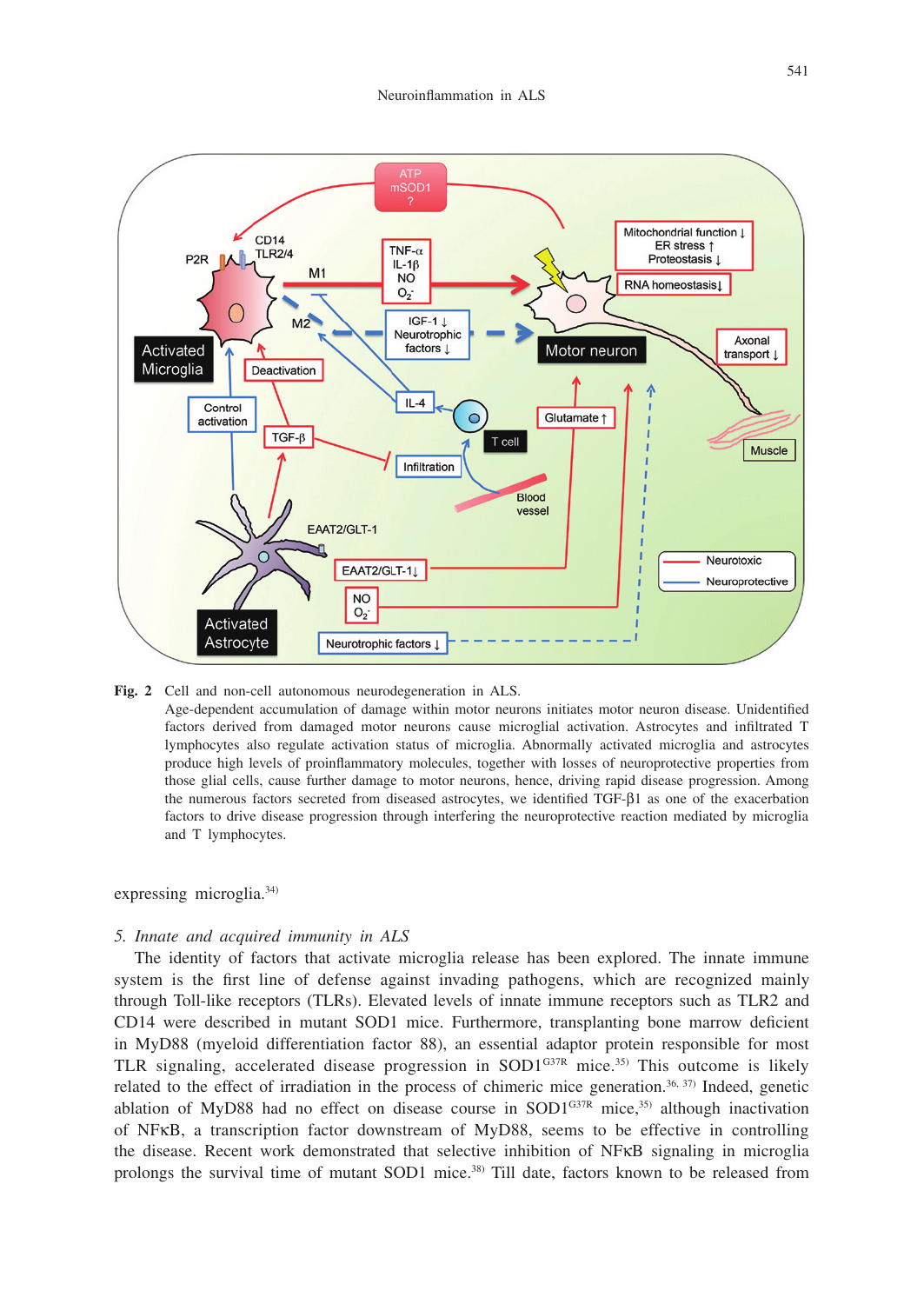damaged neurons in ALS models are ATP and extracellular SOD1, which activate microglia *in vitro* through purinergic receptors and CD14, respectively.<sup>39, 40</sup>) Other factors central to damaged motor neuron-microglial communication and the role of innate immune system in ALS should be explored further (Figure 2).

In contrast to the innate immune system, the role of acquired immunity in ALS has recently been investigated. The presence of T lymphocytes in spinal cord lesion of ALS mice and sporadic ALS patients suggested the involvement of acquired immunity in ALS.41) Genetic ablation of CD4+T cells or functional total T cells (through RAG2 gene deletion) accelerated disease progression in ALS mice.<sup>42, 43)</sup> In cited studies, CD4+T cells were considered to stabilize microglial activation status with a decreased level of proinflammatory cytokines and an increased level of the neurotrophic factor IGF-1. Another study showed that transferring CD4+CD25+ cells (regulatory T cells) extended the life span of ALS mice.44, 45) These studies support the idea that a specific population of T lymphocytes plays a protective role through controlling microglial activation. These studies also provide the basis for intriguing immunological research about motor neuron disease that can be done in the future.

#### *6. Targeting microglia to control neuroinflammation in ALS*

Several approaches to controlling neuroinflammation by targeting microglia have been successful in ALS mouse models. For example, eliminating microglia-derived superoxide by administration of apocynin significantly slowed disease progression in mutant SOD1 mice,<sup>46)</sup> however, other group failed to reproduce the efficacy of this compound.<sup>47)</sup> Alternatively, glutamate secreted from microglia seems attractive targets for treatment. Blocking excess glutamate secretion from microglia either by pharmacological blockade of gap-junction<sup>48)</sup> or by genetically eliminating the system xC-transporter<sup>49)</sup> slowed disease progression in mutant SOD1 mice. Moreover, recent study demonstrated that miR-155, one of the micro RNAs, was elevated in human ALS and mutant SOD1 mice. Eliminating miR-155 through genetic ablation<sup>50</sup> or administration of antisense oligonucleotide<sup>51)</sup> extended survival time of SOD1<sup>G93A</sup> mice, partly through restoring microglial functions and controlling neuroinflammation.

#### *7. Astrocytes in ALS*

Astrocytes have many important functions in maintaining and supporting CNS neurons. One of their important functions is to maintain low extracellular concentrations of glutamate. Excess glutamate in the synaptic cleft results in excessive neuronal firing and increased influx of calcium and can be toxic to neurons. Astrocytes clear excess glutamate from the synaptic cleft predominantly through the EAAT2/GLT-1 glutamate transporter. Evidence suggests that defects in clearing glutamate by astrocytes are due to a loss of EAAT2/GLT1 transporter in sporadic and familial ALS human cases as well as SOD1 mice. $52-54$ ) Riluzole is a pharmacological agent that reduces glutamate release from nerve terminals and is the only approved drug for ALS, supporting the idea that excitotoxicity is implicated in ALS. A second role that can be attributed to deleterious astrocyte behavior in ALS is the insufficient release of neurotrophic factors that are important in maintaining neuronal health. Glial-derived neurotrophic factor, brain-derived neurotrophic factor, and ciliary neurotrophic factor are all released by astrocytes and support the survival of motor neurons.55) A loss of neurotrophins from astrocytes might indirectly be involved in neuronal death. In contrast, ALS astrocytes may release neurotoxic factors. *In vitro* studies confirm that factors released by SOD1 astrocytes in culture media can induce apoptosis in motor neuron cultures. One of the identified toxic factors is neurotrophic growth factor.<sup>56)</sup> Similarly, embryonic stem (ES) cell derived motor neurons cocultured with mutant SOD1-expressing astrocytes survive for a shorter period than the neurons cultured with wild-type astrocytes, supporting the mechanism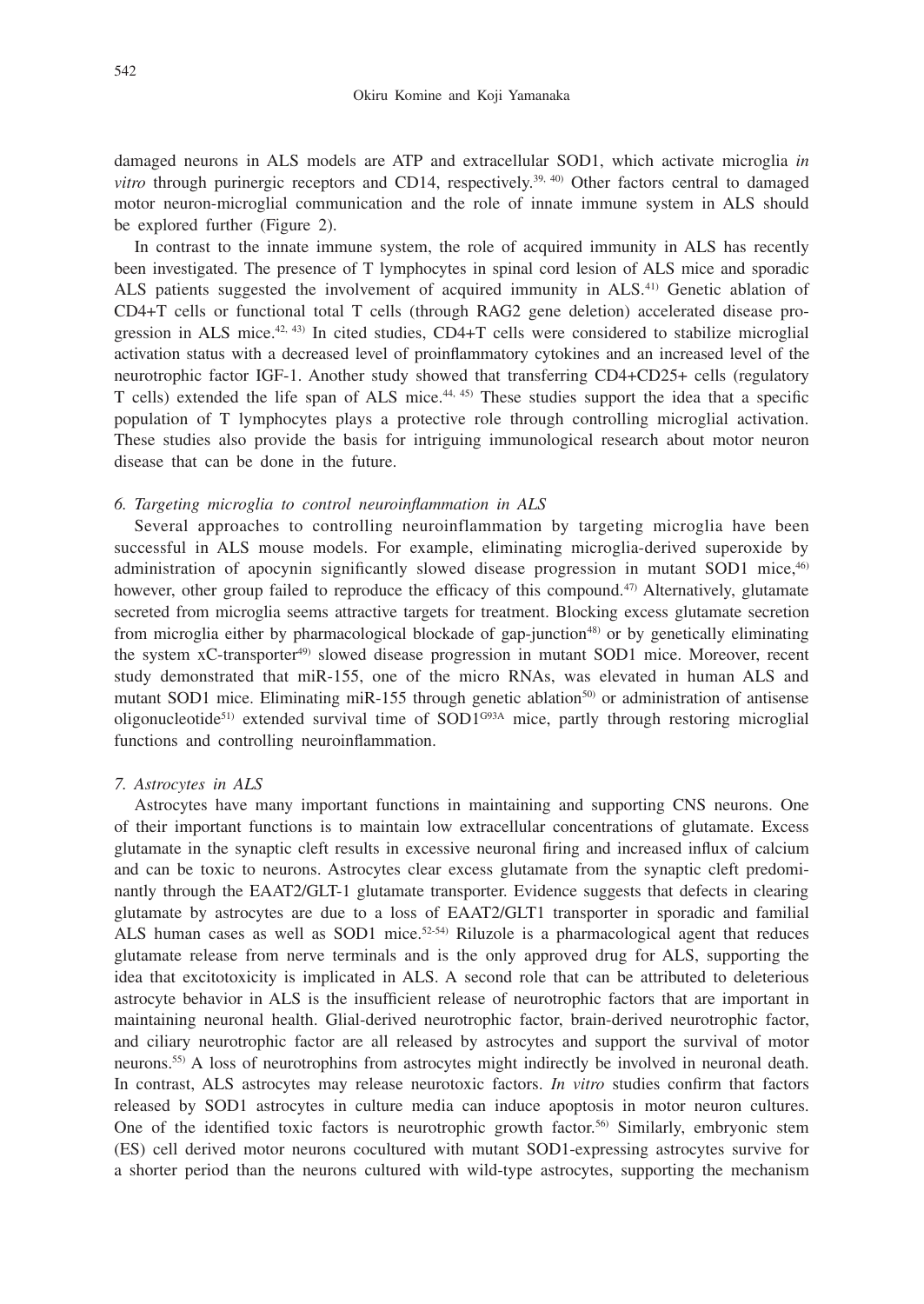of non-cell autonomous neurodegeneration.57-59)

#### *8. Targeting neuroinflammation in ALS astrocytes*

Astrocytes have been recognized as a promising therapeutic target, and new studies of intervention are coming to attention. We have demonstrated that selective ablation of the mutant SOD1 gene from GFAP-positive astrocytes slows disease progression and extends lifespan in ALS mice.14) In this study, mutant astrocytes were prone to enhanced microglial activation, suggesting a potential role for astrocytes in controlling microglial activation. Alternative approaches for targeting diseased astrocytes include selective activation of antioxidant genes through the Nrf2-ARF system<sup>60)</sup> and transplanting glia-restricted stem cells.<sup>61)</sup> Subsequently, we have recently identified TGF-β1 as a key factor upregulated in astrocytes of ALS mice and patients with ALS. TGF-β1 is known as an inhibitory cytokine that is implicated in homeostasis of the immune system, microglial development, and neuroprotection. Astrocyte-specific overproduction of TGF-β1 in SOD1<sup>G93A</sup> mice accelerated disease progression resulting in reduced IGF-1 production in deactivated microglia and fewer infiltrating T cells with an IFN-γ-dominant milieu, while astrocyte-specific gene ablation of mutant SOD1 resulted in lower levels of TGF-β1 in astrocytes and slowed disease progression. Moreover, expression levels of endogenous TGF-β1 in SOD1G93A mice negatively correlated with lifespan. Furthermore, administration of a TGF-β signaling inhibitor after disease onset extended survival time in SOD1<sup>G93A</sup> mice. These findings indicate that astrocytic TGF-β1 determines disease progression by inhibiting the neuroprotective inflammatory response mediated of microglia and T cells, suggesting that targeting astrocytic TGF-β1 is a promising candidate for the therapy of ALS (Figure 2).<sup>62)</sup>

# MOTOR NEURON AS A KEY COMPONENT OF DISEASE

The increasing number of studies that describe the role of glial cells in ALS should not undervalue the role of the motor neuron in the pathomechanism of ALS. Indeed, our cell typespecific gene excision approach demonstrated that mutant SOD1 toxicities in motor neurons determine the time of disease onset in mice.<sup>13, 14</sup>) Numerous studies have shown that pathogenic changes in motor neurons might trigger ALS. Based on research on SOD1-linked ALS, defects in mitochondrial function, ER stress, proteostasis, and axonal transports have been suggested as plausible pathomechanisms in motor neuron degeneration (Figure 2).<sup>3, 4)</sup> There are many reports to reduce proteotoxicities in ALS models by activating chaperone system and protein degradation machineries, such as ubiquitin-proteasome pathway and autophagy-lysosomal pathway. For example, to reduce the toxic effects of misfolded mutant SOD1, we have found that inducing the chaperone system through activating sirtuin 1, a longevity-related gene, or inducing autophagy, and inhibiting cathepsin B through administration of cystasin C, an endogenous cysteine protease inhibitor, protected motor neurons from mutant SOD1 toxicities. $63, 64$ )

In addition to the mechanisms mentioned earlier, the recent discovery of ALS genes related to RNA metabolism, such as TAR-DNA-binding protein-43 (TDP-43), fused in sarcoma, and C9Orf72, illuminates a novel important pathway: abnormal RNA homeostasis.<sup>65</sup> Abnormal accumulation of the TDP-43 protein was identified in the lesions of almost all cases of sporadic ALS and a subgroup of patients with frontotemporal dementia (FTD). In addition, missense mutations of TDP-43 gene were found in familial and sporadic ALS and FTD.<sup>66)</sup> Evidence from genetics and pathology indicate that misregulation of TDP-43 is central to neurodegeneration in sporadic ALS. Multifunctional roles of TDP-43 in RNA homeostasis have been reported. These include regulating transcription, splicing, transport, and stabilizing mRNAs as well as micro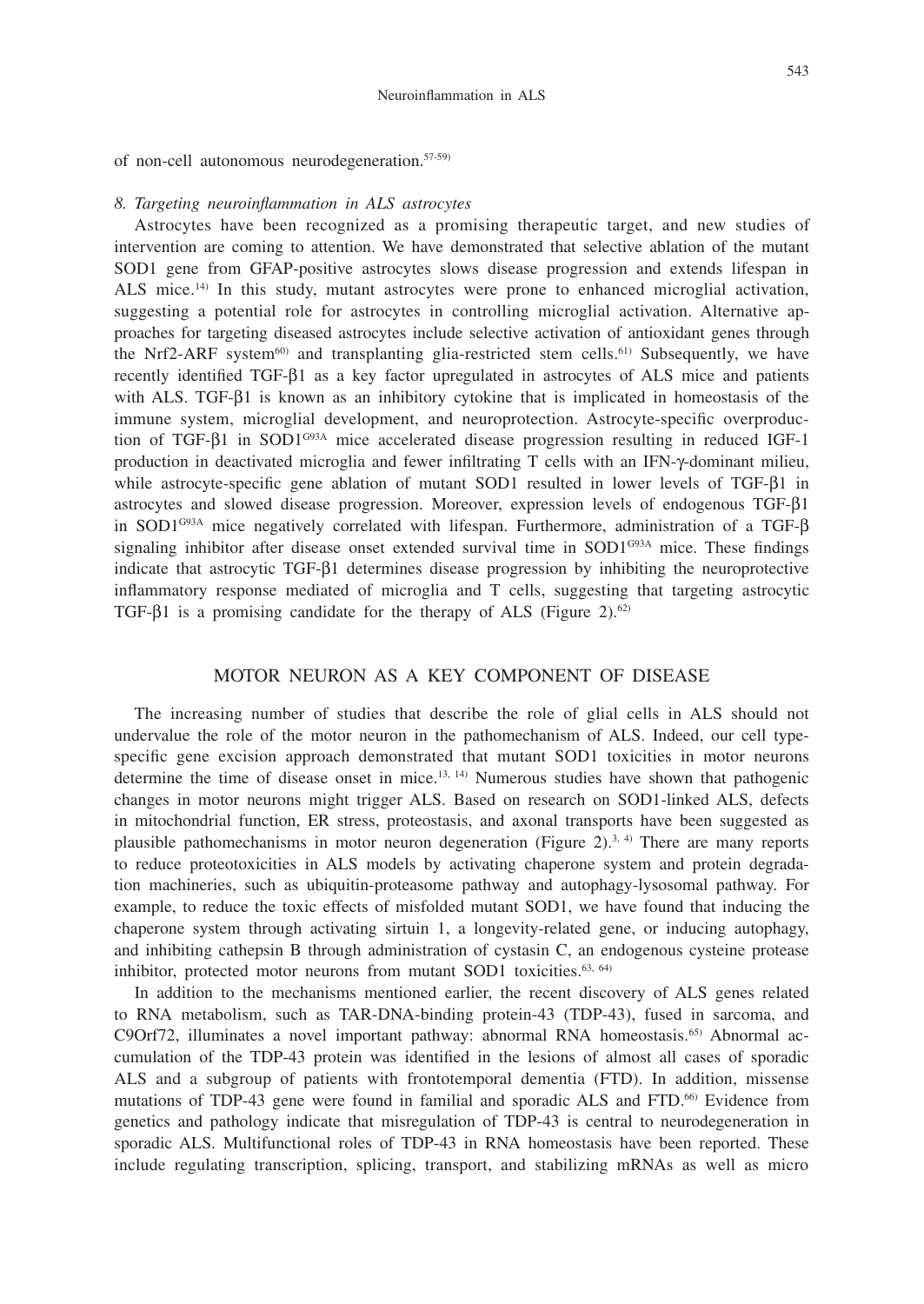RNA biogenesis, regulating non-coding RNAs and cytosolic RNA granules, and spliceosomal integrity.<sup>65, 67, 68)</sup> Furthermore, aggregate-prone properties of the TDP-43 protein suggest a role for abnormal proteostasis in neurodegeneration. In contrast to SOD1-ALS, the pathomechanism for TDP-43 mediated ALS is considered as both a loss of TDP-43 function and a gain of toxicities.65, 68) Dominant mutations of TDP-43 lead to ALS with a pathology closely resembling sporadic ALS. One of the mechanisms to explain disrupted proteostasis by TDP-43 mutation is increased stability of protein. Mutant TDP-43 proteins uniformly exhibit longer half-lives in cells, and accelerated disease onset is correlated with longer half-lives of mutant proteins.<sup>69-71)</sup> In sporadic ALS, multiple events including non-genetic factors such as aging may initiate deregulation of TDP-43 through compromised protein degradation machinery. Once the TDP-43 protein starts to accumulate with disrupted autoregulation to control its own RNA level, then it causes a vicious cycle for further accumulation, misfolding, and aggregation of TDP-43 proteins to disrupt homeostasis in motor neurons.<sup>65)</sup> On the other hand, the mechanisms to cause deregulation of TDP-43 should be explored as an upstream pathway in ALS. While yet to be solved, the pathomechanism for ALS motor neurons is a key element in initiating disease in ALS.

#### GLIAL ALTERATION IN TDP-43-LINKED FAMILIAL ALS

The recent discovery of new ALS genes, including TDP-43, provides researchers with the opportunity to develop new animal models, however, no standard ALS models of TDP-43-linked or sporadic ALS have been established yet. Beside of prominent TDP-43 accumulation in ALS motor neurons, TDP-43 has also been identified as a key protein component of glial cytoplasmic inclusion (GCI) mainly found in the oligodendrocytes of ALS tissue.<sup>72)</sup> Less frequently, TDP-43 deposition is also found in ALS astrocytes. In TDP-43 mouse models, several reports suggested involvement of the glial cells in disease. Involvement of microglial NFκB in neuroinflammation of TDP-43-linked ALS was demonstrated in the mice ubiquitously expressing mutant TDP-43.73) Moreover, an inducible robust expression of mutant TDP-43<sup>M337V</sup> transgene in astrocytes led to progressive neurodegeneration in the rat model, indicating that non-cell autonomous pathomechanism might also be involved in TDP-43-linked  $ALS^{(74)}$  On the other hand, transplanting astrocytic precursor cells derived from disease-causing mutant TDP-43A315T mice in the cervical spinal cord of wild-type rat did not produce pathological changes in the motor neurons.75) Discrepancy among these studies might be attributed to the expression levels of mutant TDP-43 in astrocytes. Other study pointed out the role of astrocytes in neurodegeneration in mice with chronic depletion of TDP-43 predominantly in astrocytes.76) Although the molecules in glial cells responsible for the neurodegeneration of TDP-43 linked-ALS need to be identified, glial dysfunction is likely to be involved in TDP-43 linked ALS.

## TARGETING NEUROINFLAMMATION IN SPORADIC ALS

Most of the studies cited here that aim to control neuroinflammation used inherited ALS mouse models to verify their effects. It should be noted that the disease mechanisms of mutant SOD1-mediated familial ALS could be different from sporadic ALS. In addition, the molecules deregulated in glial cells in mutant SOD1-mediated ALS should be re-evaluated in human sporadic ALS cases to validate the usefulness of SOD1 mouse models for research regarding the control neuroinflammation. Alternatively, to explore the therapeutic targets in glial cells of sporadic ALS, researchers recently established glial progenitor cells isolated directly from post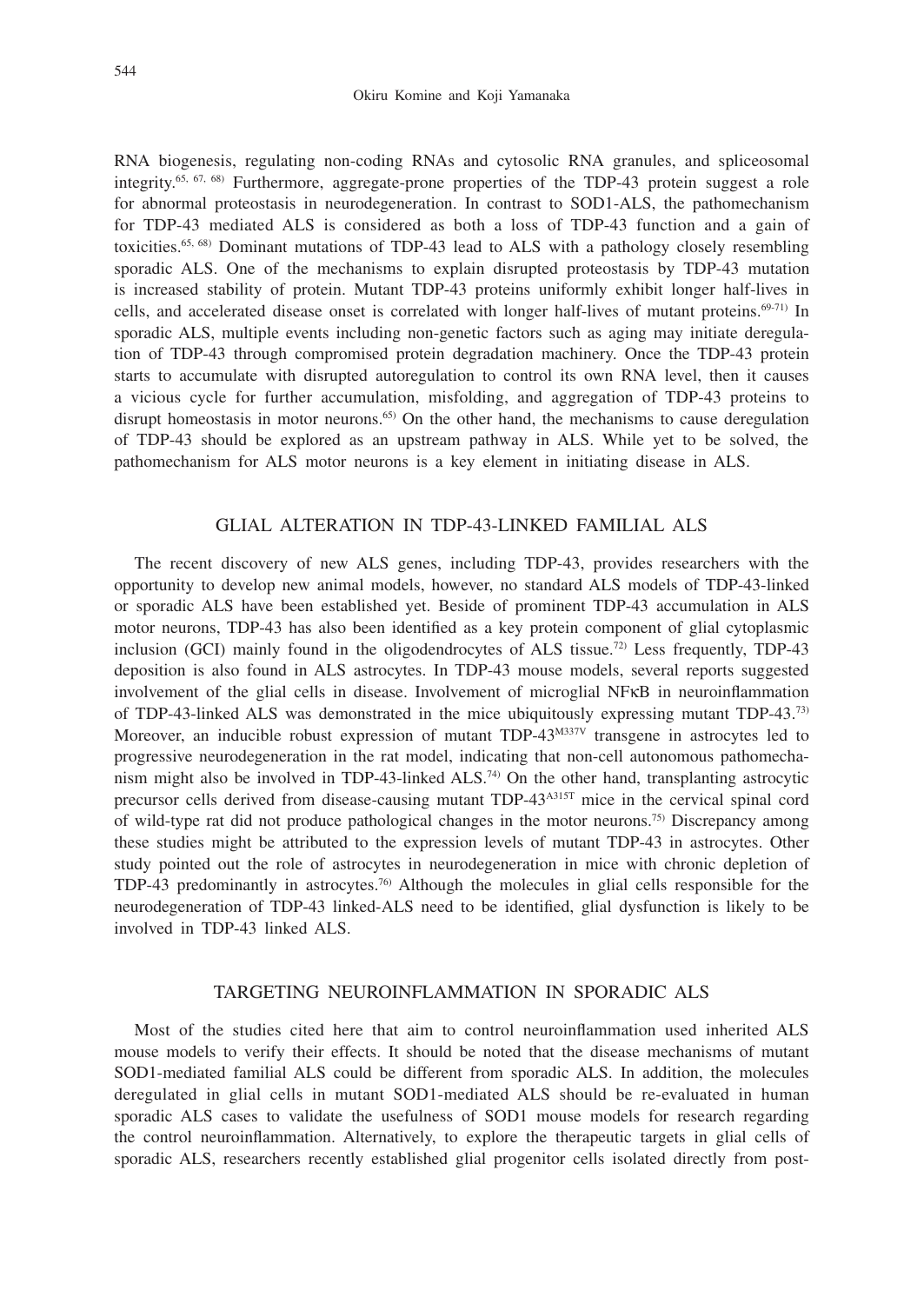mortem spinal cords of patients with sporadic ALS. Despite limited resources, technical hurdles, and ethical hurdles, they found that astrocyte-like cells from patients with sporadic ALS showed an inflammatory phenotype with elevated levels of chemokines, proinflammatory cytokines, and components of the complement cascades and were toxic to ES-cell derived motor neurons.<sup>77, 78)</sup> Another approach is to generate astrocytes from iPS cells of ALS patient with TDP-43 mutation. Although there are no reports to study iPS cell-derived glial cells from sporadic ALS patients, one study described that iPS-derived astrocytes from a single ALS case with TDP-43 mutation showed abnormality in themselves and decreased survival *in vitro*. 79) To date, only a few tools are available for studying the role of glial cells in sporadic ALS; therefore, more tools need to be established and validated.

#### CONCLUSION AND PERSPECTIVE

Active contributions of neuroinflammation in ALS pathology have been extensively demonstrated and are summarized in this review (Figure 2). It should be also considered whether it is feasible to translate the research results from ALS rodent models to development of treatments for sporadic ALS. To date, many clinical trials based on the research using mutant SOD1 mice have been conducted for patients with sporadic ALS; however, hardly any drugs were demonstrated efficacy for sporadic ALS. Failure to translate results of rodent models to sporadic human patients was mainly attributed to two reasons: (1) insufficient protocols in rodent study, including the timing of drug administration (Drugs should be administered after the disease onset) and small sample sizes and (2) differences in the mechanisms of the disease between SOD1-linked ALS and sporadic ALS. $80, 81)$  We would like to emphasize that more work is necessary to test whether there is a common mechanism for neuroinflammation in SOD1- or TDP-43-linked ALS and sporadic ALS. Controlling neuroinflammation has also been the focus in other neurodegenerative diseases including Alzheimer's and Parkinson's diseases.<sup>2, 82)</sup> Further understanding of molecular pathology within glial cells will contribute to developing therapies that will slow the progression of ALS, benefiting patients with sporadic and familial ALS.

#### ACKNOWLEDGMENTS

This work was partly supported by Grants-in-Aid for Scientific Research on Innovative Areas (23111006), Scientific Research (B) (26293208), and Young Scientists (B) (26830046) and from the Ministry for Education, Culture, and Sports, Science and Technology of Japan, Grant-in-Aid for Research on rare and intractable diseases, the Research Committee on Establishment of Novel Treatments for Amyotrophic Lateral Sclerosis, from Japan Agency for Medical Research and Development, AMED, Daiko Foundation, and Uehara Memorial Foundation.

#### REFERENCES

- 1) Philips T, Robberecht W. Neuroinflammation in amyotrophic lateral sclerosis: role of glial activation in motor neuron disease. *Lancet Neurol*, 2011; 10: 253–263.
- 2) Heneka MT, Carson MJ, El Khoury J, Landreth GE, Brosseron F, Feinstein DL, Jacobs AH, Wyss-Coray T, Vitorica J, Ransohoff RM, Herrup K, Frautschy SA, Finsen B, Brown GC, Verkhratsky A, Yamanaka K, Koistinaho J, Latz E, Halle A, Petzold GC, Town T, Morgan D, Shinohara ML, Perry VH, Holmes C, Bazan NG, Brooks DJ, Hunot S, Joseph B, Deigendesch N, Garaschuk O, Boddeke E, Dinarello CA, Breitner JC, Cole GM, Golenbock DT, Kummer MP. Neuroinflammation in Alzheimer's disease. *Lancet*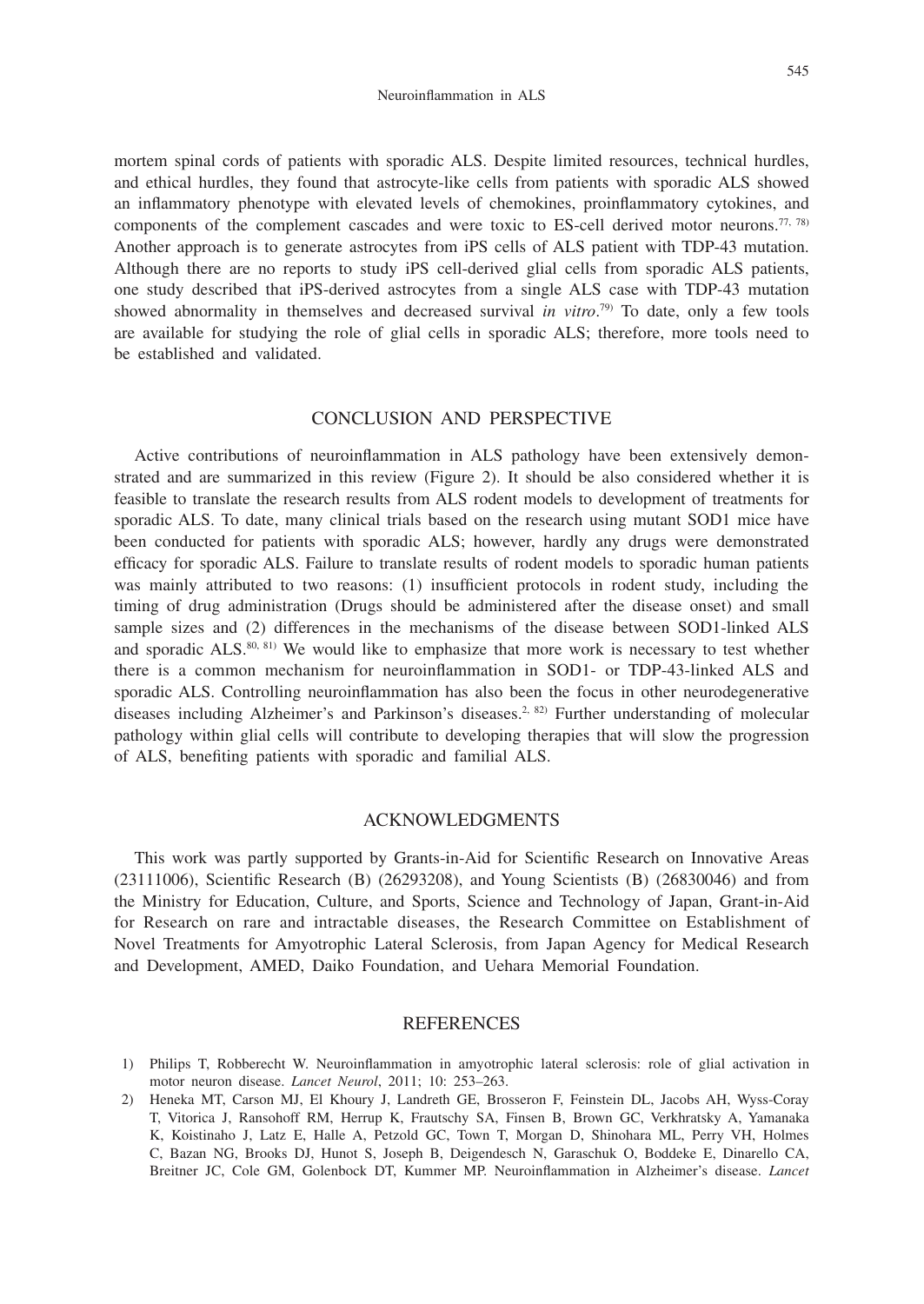*Neurol*, 2015; 14: 388–405.

- 3) Bruijn LI, Miller TM, Cleveland DW. Unraveling the mechanisms involved in motor neuron degeneration in ALS. *Annu Rev Neurosci*, 2004; 27: 723–749.
- 4) Turner BJ, Talbot K. Transgenics, toxicity and therapeutics in rodent models of mutant SOD1-mediated familial ALS. *Prog Neurobiol*, 2008; 85: 94–134.
- 5) Lasiene J, Yamanaka K. Glial cells in amyotrophic lateral sclerosis. *Neurol Res Int*, 2011; 2011: 718987.
- 6) Lino MM, Schneider C, Caroni P. Accumulation of SOD1 mutants in postnatal motoneurons does not cause motoneuron pathology or motoneuron disease. *J Neurosci*, 2002; 22: 4825–4832.
- 7) Pramatarova A, Laganiere J, Roussel J, Brisebois K, Rouleau GA. Neuron-specific expression of mutant superoxide dismutase 1 in transgenic mice does not lead to motor impairment. *J Neurosci*, 2001; 21: 3369–3374.
- 8) Jaarsma D, Teuling E, Haasdijk ED, De Zeeuw CI, Hoogenraad CC. Neuron-specific expression of mutant superoxide dismutase is sufficient to induce amyotrophic lateral sclerosis in transgenic mice. *J Neurosci*, 2008; 28: 2075–2088.
- 9) Clement AM, Nguyen MD, Roberts EA, Garcia ML, Boillee S, Rule M, McMahon AP, Doucette W, Siwek D, Ferrante RJ, Brown RH, Jr., Julien JP, Goldstein LS, Cleveland DW. Wild-type nonneuronal cells extend survival of SOD1 mutant motor neurons in ALS mice. *Science*, 2003; 302: 113–117.
- 10) Wong PC, Pardo CA, Borchelt DR, Lee MK, Copeland NG, Jenkins NA, Sisodia SS, Cleveland DW, Price DL. An adverse property of a familial ALS-linked SOD1 mutation causes motor neuron disease characterized by vacuolar degeneration of mitochondria. *Neuron*, 1995; 14: 1105–1116.
- 11) Zhou Q, Anderson DJ. The bHLH transcription factors OLIG2 and OLIG1 couple neuronal and glial subtype specification. *Cell*, 2002; 109: 61–73.
- 12) Yamanaka K, Boillee S, Roberts EA, Garcia ML, McAlonis-Downes M, Mikse OR, Cleveland DW, Goldstein LS. Mutant SOD1 in cell types other than motor neurons and oligodendrocytes accelerates onset of disease in ALS mice. *Proc Natl Acad Sci U S A*, 2008; 105: 7594–7599.
- 13) Boillee S, Yamanaka K, Lobsiger CS, Copeland NG, Jenkins NA, Kassiotis G, Kollias G, Cleveland DW. Onset and progression in inherited ALS determined by motor neurons and microglia. *Science*, 2006; 312: 1389–1392.
- 14) Yamanaka K, Chun SJ, Boillee S, Fujimori-Tonou N, Yamashita H, Gutmann DH, Takahashi R, Misawa H, Cleveland DW. Astrocytes as determinants of disease progression in inherited amyotrophic lateral sclerosis. *Nat Neurosci*, 2008; 11: 251–253.
- 15) Wang L, Sharma K, Grisotti G, Roos RP. The effect of mutant SOD1 dismutase activity on non-cell autonomous degeneration in familial amyotrophic lateral sclerosis. *Neurobiol Dis*, 2009; 35: 234–240.
- 16) Wang L, Gutmann DH, Roos RP. Astrocyte loss of mutant SOD1 delays ALS disease onset and progression in G85R transgenic mice. *Hum Mol Genet*, 2011; 20: 286–293.
- 17) Kang SH, Li Y, Fukaya M, Lorenzini I, Cleveland DW, Ostrow LW, Rothstein JD, Bergles DE. Degeneration and impaired regeneration of gray matter oligodendrocytes in amyotrophic lateral sclerosis. *Nat Neurosci*, 2013; 16: 571–579.
- 18) Miller TM, Kim SH, Yamanaka K, Hester M, Umapathi P, Arnson H, Rizo L, Mendell JR, Gage FH, Cleveland DW, Kaspar BK. Gene transfer demonstrates that muscle is not a primary target for non-cellautonomous toxicity in familial amyotrophic lateral sclerosis. *Proc Natl Acad Sci U S A*, 2006; 103: 19546–19551.
- 19) Lobsiger CS, Boillee S, McAlonis-Downes M, Khan AM, Feltri ML, Yamanaka K, Cleveland DW. Schwann cells expressing dismutase active mutant SOD1 unexpectedly slow disease progression in ALS mice. *Proc Natl Acad Sci U S A*, 2009; 106: 4465–4470.
- 20) Ilieva H, Polymenidou M, Cleveland DW. Non-cell autonomous toxicity in neurodegenerative disorders: ALS and beyond. *J Cell Biol*, 2009; 187: 761–772.
- 21) Hall ED, Oostveen JA, Gurney ME. Relationship of microglial and astrocytic activation to disease onset and progression in a transgenic model of familial ALS. *Glia*, 1998; 23: 249–256.
- 22) Alexianu ME, Kozovska M, Appel SH. Immune reactivity in a mouse model of familial ALS correlates with disease progression. *Neurology*, 2001; 57: 1282–1289.
- 23) Hanisch UK, Kettenmann H. Microglia: active sensor and versatile effector cells in the normal and pathologic brain. *Nat Neurosci*, 2007; 10: 1387–1394.
- 24) Engelhardt JI, Appel SH. IgG reactivity in the spinal cord and motor cortex in amyotrophic lateral sclerosis. *Arch Neurol*, 1990; 47: 1210–1216.
- 25) Turner MR, Cagnin A, Turkheimer FE, Miller CC, Shaw CE, Brooks DJ, Leigh PN, Banati RB. Evidence of widespread cerebral microglial activation in amyotrophic lateral sclerosis: an [11C](R)-PK11195 positron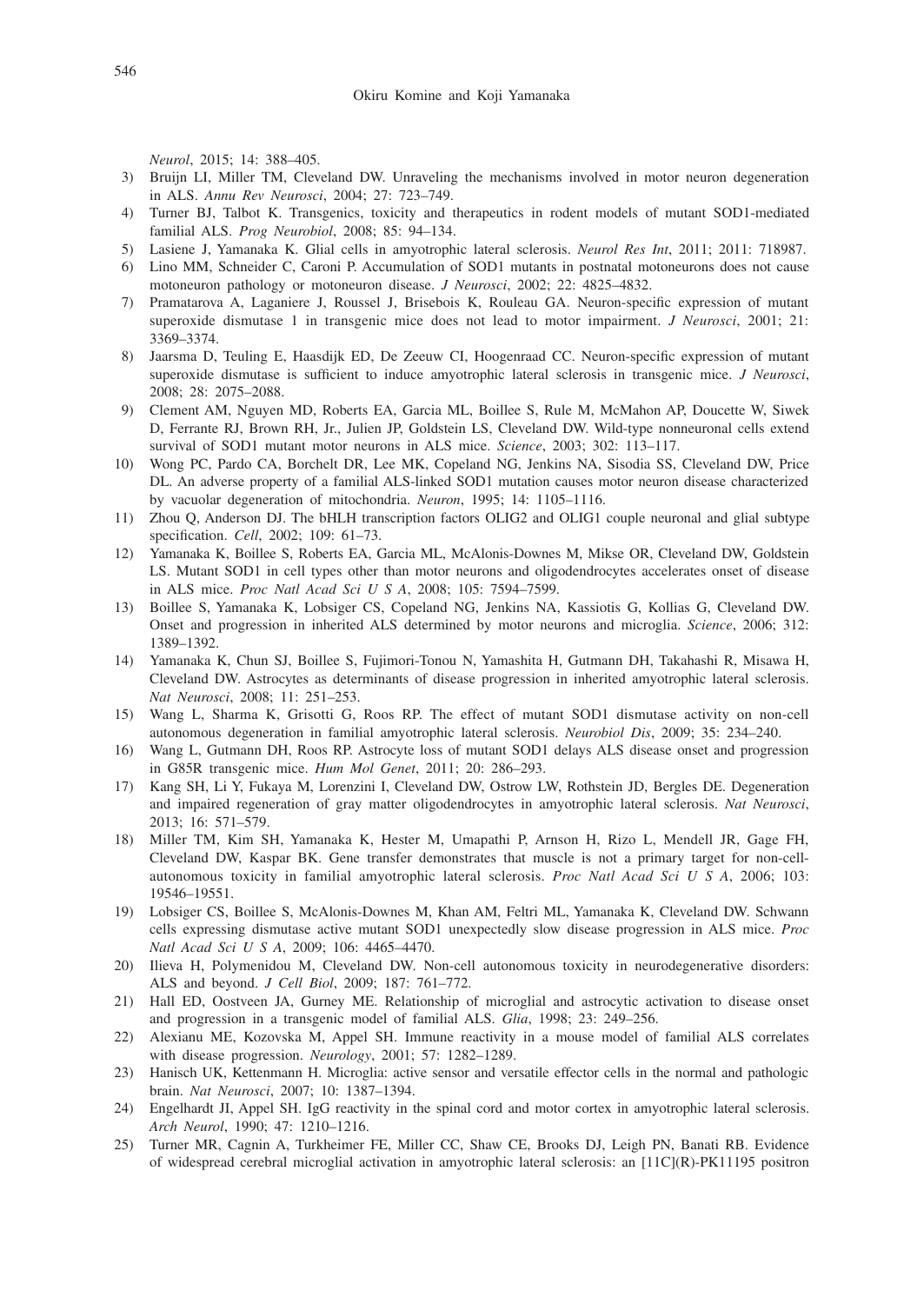emission tomography study. *Neurobiol Dis*, 2004; 15: 601–609.

- 26) Almer G, Vukosavic S, Romero N, Przedborski S. Inducible nitric oxide synthase up-regulation in a transgenic mouse model of familial amyotrophic lateral sclerosis. *J Neurochem*, 1999; 72: 2415–2425.
- 27) Hensley K, Fedynyshyn J, Ferrell S, Floyd RA, Gordon B, Grammas P, Hamdheydari L, Mhatre M, Mou S, Pye QN, Stewart C, West M, West S, Williamson KS. Message and protein-level elevation of tumor necrosis factor alpha (TNF alpha) and TNF alpha-modulating cytokines in spinal cords of the G93A-SOD1 mouse model for amyotrophic lateral sclerosis. *Neurobiol Dis*, 2003; 14: 74–80.
- 28) Elliott JL. Cytokine upregulation in a murine model of familial amyotrophic lateral sclerosis. *Brain Res Mol Brain Res*, 2001; 95: 172–178.
- 29) Yoshihara T, Ishigaki S, Yamamoto M, Liang Y, Niwa J, Takeuchi H, Doyu M, Sobue G. Differential expression of inflammation- and apoptosis-related genes in spinal cords of a mutant SOD1 transgenic mouse model of familial amyotrophic lateral sclerosis. *J Neurochem*, 2002; 80: 158–167.
- 30) Murray PJ, Wynn TA. Protective and pathogenic functions of macrophage subsets. *Nat Rev Immunol*, 2011; 11: 723–737.
- 31) Chhor V, Le Charpentier T, Lebon S, Ore MV, Celador IL, Josserand J, Degos V, Jacotot E, Hagberg H, Savman K, Mallard C, Gressens P, Fleiss B. Characterization of phenotype markers and neuronotoxic potential of polarised primary microglia in vitro. *Brain Behav Immun*, 2013; 32: 70–85.
- 32) Henkel JS, Beers DR, Zhao W, Appel SH. Microglia in ALS: the good, the bad, and the resting. J *Neuroimmune Pharmacol*, 2009; 4: 389–398.
- 33) Beers DR, Henkel JS, Xiao Q, Zhao W, Wang J, Yen AA, Siklos L, McKercher SR, Appel SH. Wild-type microglia extend survival in PU.1 knockout mice with familial amyotrophic lateral sclerosis. *Proc Natl Acad Sci U S A*, 2006; 103: 16021–16026.
- 34) Xiao Q, Zhao W, Beers DR, Yen AA, Xie W, Henkel JS, Appel SH. Mutant SOD1(G93A) microglia are more neurotoxic relative to wild-type microglia. *J Neurochem*, 2007; 102: 2008–2019.
- 35) Kang J, Rivest S. MyD88-deficient bone marrow cells accelerate onset and reduce survival in a mouse model of amyotrophic lateral sclerosis. *J Cell Biol*, 2007; 179: 1219–1230.
- 36) Ajami B, Bennett JL, Krieger C, Tetzlaff W, Rossi FM. Local self-renewal can sustain CNS microglia maintenance and function throughout adult life. *Nat Neurosci*, 2007; 10: 1538–1543.
- 37) Mildner A, Schmidt H, Nitsche M, Merkler D, Hanisch UK, Mack M, Heikenwalder M, Bruck W, Priller J, Prinz M. Microglia in the adult brain arise from Ly-6ChiCCR2+ monocytes only under defined host conditions. *Nat Neurosci*, 2007; 10: 1544–1553.
- 38) Frakes AE, Ferraiuolo L, Haidet-Phillips AM, Schmelzer L, Braun L, Miranda CJ, Ladner KJ, Bevan AK, Foust KD, Godbout JP, Popovich PG, Guttridge DC, Kaspar BK. Microglia induce motor neuron death via the classical NF-kappaB pathway in amyotrophic lateral sclerosis. *Neuron*, 2014; 81: 1009–1023.
- 39) D'Ambrosi N, Finocchi P, Apolloni S, Cozzolino M, Ferri A, Padovano V, Pietrini G, Carri MT, Volonte C. The proinflammatory action of microglial P2 receptors is enhanced in SOD1 models for amyotrophic lateral sclerosis. *J Immunol*, 2009; 183: 4648–4656.
- 40) Zhao W, Beers DR, Henkel JS, Zhang W, Urushitani M, Julien JP, Appel SH. Extracellular mutant SOD1 induces microglial-mediated motoneuron injury. *Glia*, 2010; 58: 231–243.
- 41) Engelhardt JI, Tajti J, Appel SH. Lymphocytic infiltrates in the spinal cord in amyotrophic lateral sclerosis. *Arch Neurol*, 1993; 50: 30–36.
- 42) Beers DR, Henkel JS, Zhao W, Wang J, Appel SH. CD4+ T cells support glial neuroprotection, slow disease progression, and modify glial morphology in an animal model of inherited ALS. *Proc Natl Acad Sci U S A*, 2008; 105: 15558–15563.
- 43) Chiu IM, Chen A, Zheng Y, Kosaras B, Tsiftsoglou SA, Vartanian TK, Brown RH, Jr., Carroll MC. T lymphocytes potentiate endogenous neuroprotective inflammation in a mouse model of ALS. Proc Natl Acad Sci U S A, 2008; 105: 17913–17918.
- 44) Banerjee R, Mosley RL, Reynolds AD, Dhar A, Jackson-Lewis V, Gordon PH, Przedborski S, Gendelman HE. Adaptive immune neuroprotection in G93A-SOD1 amyotrophic lateral sclerosis mice. *PLoS One*, 2008; 3: e2740.
- 45) Henkel JS, Beers DR, Wen S, Rivera AL, Toennis KM, Appel JE, Zhao W, Moore DH, Powell SZ, Appel SH. Regulatory T-lymphocytes mediate amyotrophic lateral sclerosis progression and survival. *EMBO Mol Med*, 2013; 5: 64–79.
- 46) Harraz MM, Marden JJ, Zhou W, Zhang Y, Williams A, Sharov VS, Nelson K, Luo M, Paulson H, Schoneich C, Engelhardt JF. SOD1 mutations disrupt redox-sensitive Rac regulation of NADPH oxidase in a familial ALS model. *J Clin Invest*, 2008; 118: 659–670.
- 47) Trumbull KA, McAllister D, Gandelman MM, Fung WY, Lew T, Brennan L, Lopez N, Morre J, Kalyanara-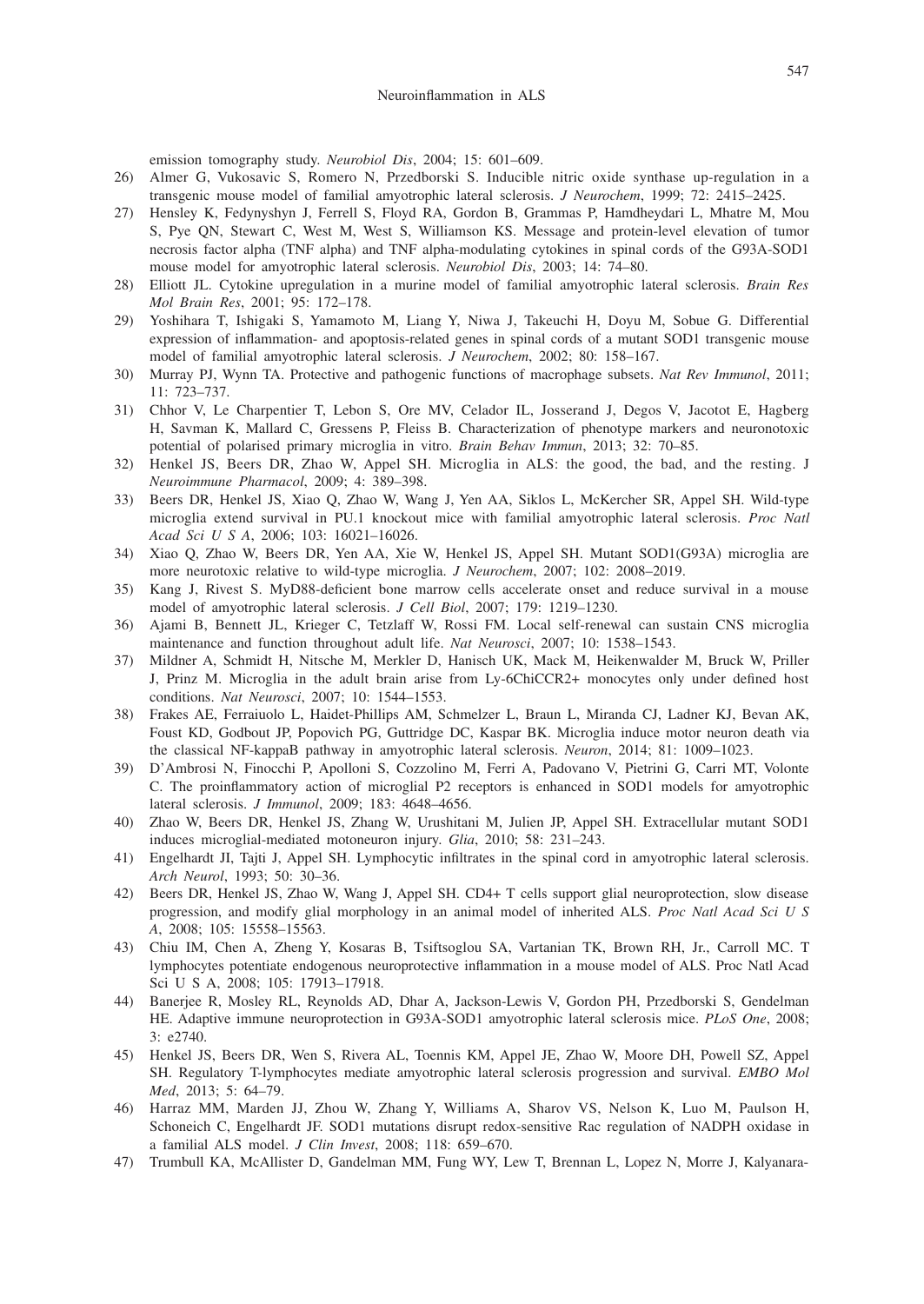man B, Beckman JS. Diapocynin and apocynin administration fails to significantly extend survival in G93A SOD1 ALS mice. *Neurobiol Dis*, 2012; 45: 137–144.

- 48) Takeuchi H, Mizoguchi H, Doi Y, Jin S, Noda M, Liang J, Li H, Zhou Y, Mori R, Yasuoka S, Li E, Parajuli B, Kawanokuchi J, Sonobe Y, Sato J, Yamanaka K, Sobue G, Mizuno T, Suzumura A. Blockade of gap junction hemichannel suppresses disease progression in mouse models of amyotrophic lateral sclerosis and Alzheimer's disease. *PLoS One*, 2011; 6: e21108.
- 49) Mesci P, Zaidi S, Lobsiger CS, Millecamps S, Escartin C, Seilhean D, Sato H, Mallat M, Boillee S. System xC- is a mediator of microglial function and its deletion slows symptoms in amyotrophic lateral sclerosis mice. *Brain*, 2015; 138: 53–68.
- 50) Butovsky O, Jedrychowski MP, Cialic R, Krasemann S, Murugaiyan G, Fanek Z, Greco DJ, Wu PM, Doykan CE, Kiner O, Lawson RJ, Frosch MP, Pochet N, Fatimy RE, Krichevsky AM, Gygi SP, Lassmann H, Berry J, Cudkowicz ME, Weiner HL. Targeting miR-155 restores abnormal microglia and attenuates disease in SOD1 mice. *Ann Neurol*, 2015; 77: 75–99.
- 51) Koval ED, Shaner C, Zhang P, du Maine X, Fischer K, Tay J, Chau BN, Wu GF, Miller TM. Method for widespread microRNA-155 inhibition prolongs survival in ALS-model mice. *Hum Mol Genet*, 2013; 22: 4127–4135.
- 52) Rothstein JD, Van Kammen M, Levey AI, Martin LJ, Kuncl RW. Selective loss of glial glutamate transporter GLT-1 in amyotrophic lateral sclerosis. *Ann Neurol*, 1995; 38: 73–84.
- 53) Howland DS, Liu J, She Y, Goad B, Maragakis NJ, Kim B, Erickson J, Kulik J, DeVito L, Psaltis G, DeGennaro LJ, Cleveland DW, Rothstein JD. Focal loss of the glutamate transporter EAAT2 in a transgenic rat model of SOD1 mutant-mediated amyotrophic lateral sclerosis (ALS). *Proc Natl Acad Sci U S A*, 2002; 99: 1604–1609. Epub 2002 Jan 1629.
- 54) Fray AE, Ince PG, Banner SJ, Milton ID, Usher PA, Cookson MR, Shaw PJ. The expression of the glial glutamate transporter protein EAAT2 in motor neuron disease: an immunohistochemical study. *Eur J Neurosci*, 1998; 10: 2481–2489.
- 55) Ekestern E. Neurotrophic factors and amyotrophic lateral sclerosis. *Neurodegener Dis*, 2004; 1: 88–100.
- 56) Pehar M, Cassina P, Vargas MR, Castellanos R, Viera L, Beckman JS, Estevez AG, Barbeito L. Astrocytic production of nerve growth factor in motor neuron apoptosis: implications for amyotrophic lateral sclerosis. *J Neurochem*, 2004; 89: 464–473.
- 57) Nagai M, Re DB, Nagata T, Chalazonitis A, Jessell TM, Wichterle H, Przedborski S. Astrocytes expressing ALS-linked mutated SOD1 release factors selectively toxic to motor neurons. *Nat Neurosci*, 2007; 10: 615–622.
- 58) Di Giorgio FP, Carrasco MA, Siao MC, Maniatis T, Eggan K. Non-cell autonomous effect of glia on motor neurons in an embryonic stem cell-based ALS model. *Nat Neurosci*, 2007; 10: 608–614.
- 59) Marchetto MC, Muotri AR, Mu Y, Smith AM, Cezar GG, Gage FH. Non-cell-autonomous effect of human SOD1 G37R astrocytes on motor neurons derived from human embryonic stem cells. *Cell Stem Cell*, 2008; 3: 649–657.
- 60) Vargas MR, Johnson DA, Sirkis DW, Messing A, Johnson JA. Nrf2 activation in astrocytes protects against neurodegeneration in mouse models of familial amyotrophic lateral sclerosis. *J Neurosci*, 2008; 28: 13574–13581.
- 61) Lepore AC, Rauck B, Dejea C, Pardo AC, Rao MS, Rothstein JD, Maragakis NJ. Focal transplantationbased astrocyte replacement is neuroprotective in a model of motor neuron disease. *Nat Neurosci*, 2008; 11: 1294–1301.
- 62) Endo F, Komine O, Fujimori-Tonou N, Katsuno M, Jin S, Watanabe S, Sobue G, Dezawa M, Wyss-Coray T, Yamanaka K. Astrocyte-Derived TGF-beta1 Accelerates Disease Progression in ALS Mice by Interfering with the Neuroprotective Functions of Microglia and T Cells. *Cell Rep*, 2015; 11: 592–604.
- 63) Watanabe S, Ageta-Ishihara N, Nagatsu S, Takao K, Komine O, Endo F, Miyakawa T, Misawa H, Takahashi R, Kinoshita M, Yamanaka K. SIRT1 overexpression ameliorates a mouse model of SOD1-linked amyotrophic lateral sclerosis via HSF1/HSP70i chaperone system. *Mol Brain*, 2014; 7: 62.
- 64) Watanabe S, Hayakawa T, Wakasugi K, Yamanaka K. Cystatin C protects neuronal cells against mutant copper-zinc superoxide dismutase-mediated toxicity. *Cell Death Dis*, 2014; 5: e1497.
- 65) Ling SC, Polymenidou M, Cleveland DW. Converging mechanisms in ALS and FTD: disrupted RNA and protein homeostasis. *Neuron*, 2013; 79: 416–438.
- 66) Pesiridis GS, Lee VM, Trojanowski JQ. Mutations in TDP-43 link glycine-rich domain functions to amyotrophic lateral sclerosis. *Hum Mol Genet*, 2009; 18: R156–162.
- 67) Tsuiji H, Iguchi Y, Furuya A, Kataoka A, Hatsuta H, Atsuta N, Tanaka F, Hashizume Y, Akatsu H, Murayama S, Sobue G, Yamanaka K. Spliceosome integrity is defective in the motor neuron diseases ALS